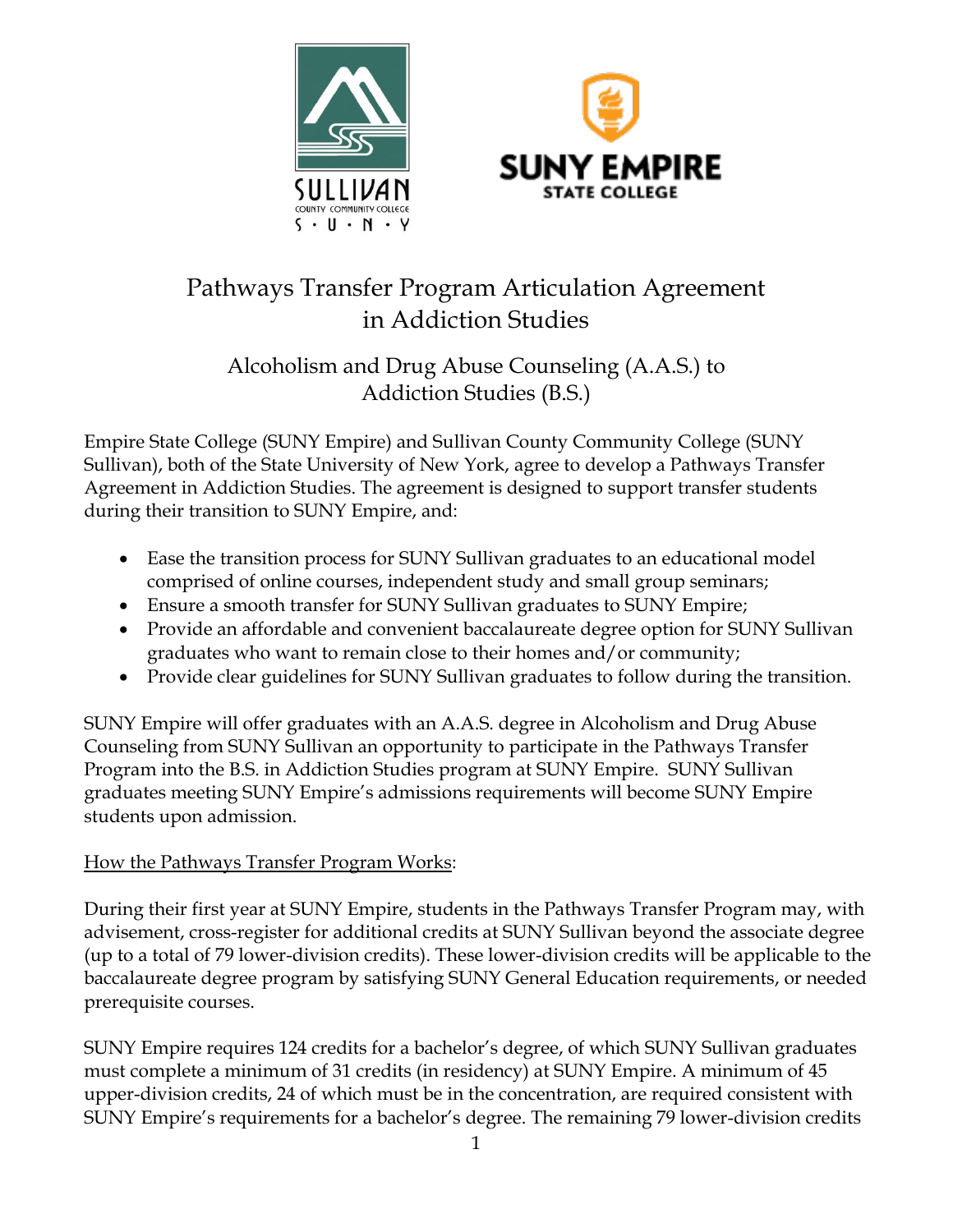can be transferred in through transcripted credit or prior learning assessment. Each participating student will be able to transfer all credits earned as part of their A.A.S. degree to SUNY Empire, as long as they fit into the student's designed bachelor's degree program (see appendix B for additional details).

## Benefits for SUNY Sullivan Transfer Students:

SUNY Empire will provide the following benefits for participating SUNY Sullivan students:

- Guaranteed admission to a bachelor's degree program
- Waiver of the \$50 orientation fee
- Provision of a \$100 transfer scholarship in the first term of matriculated enrollment at SUNY Empire

To be eligible, SUNY Sullivan transfer students must have completed an associate degree within the last three years, or be in (or entering) their final semester of completing an associate degree.<sup>1</sup>

A unique application code for interested students to use during the admissions application process will be created by SUNY Empire and provided to appropriate staff members in the transfer advisement office at SUNY Sullivan for distribution.

## Benefits for Employees of SUNY Sullivan:

Employees of SUNY Sullivan may participate in the Pathways Transfer Program and become students at SUNY Empire by way of this agreement. Employees who hold an associate degree are eligible for the same benefits as are outlined above. Students who hold a bachelor's degree and are interested in a graduate degree program are also eligible for the following benefits:

- Waiver of the \$50 orientation fee
- Provision of a \$100 transfer scholarship in the first term of matriculated enrollment at SUNY Empire
- A single point of contact at the School for Graduate Studies to guide new students through the admissions, enrollment and orientation process. The contact for SUNY Sullivan employees is:

Evan Reese Graduate Outreach and Academic Advisement Coordinator Evan.Reese@esc.edu (800) 847-3000 ext. 2904

To acquire the admission application code to access these benefits, please contact the transfer advisement office at SUNY Sullivan.

<sup>&</sup>lt;sup>1</sup> Note that this applies only to the completion date of the associate degree, and not when all of the courses within the degree were completed. Please refer to "Appendix B", item #4.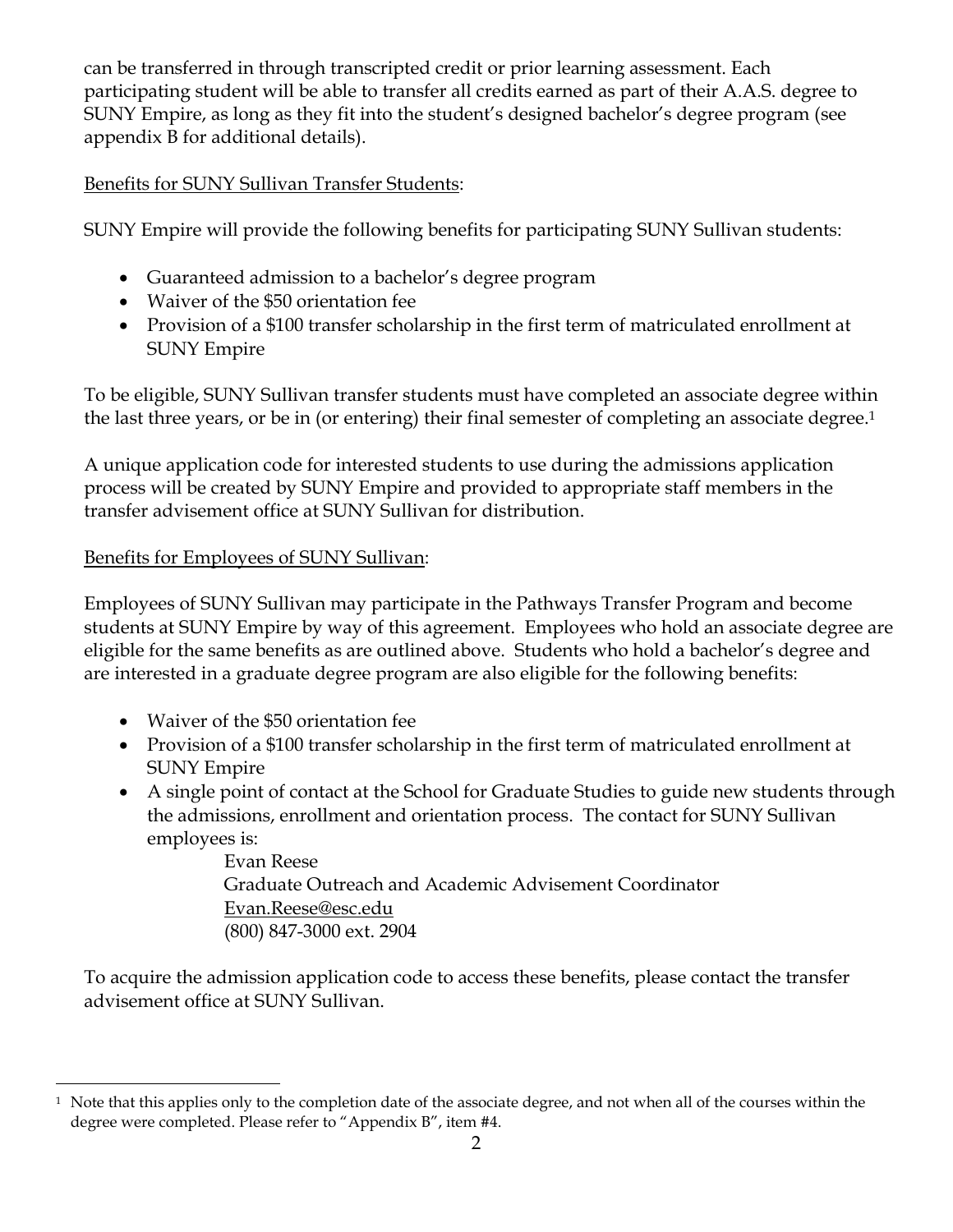#### Guidelines of the Agreement:

As part of the agreement, SUNY Empire will provide the following: (1) individual educational planning and mentoring for all transferring Alcoholism and Drug Abuse Counseling students, (2) outreach to faculty and transfer office staff at SUNY Sullivan to provide program information, and (3) offer information sessions for students at SUNY Sullivan, at SUNY Empire locations, and online.

SUNY Sullivan agrees to provide: (1) access for cross-registered Pathways transfer students to campus facilities and resources (i.e. Library, academic support, computer labs), (2) promotion of the program on campus to current students, faculty advisors, and alumni, and (3) to include this transfer agreement in any college publications where such agreements are listed (i.e. college catalog, website, transfer office brochures).

Alcoholism and Drug Abuse Counseling (A.A.S.) to Addiction Studies (B.S.) students may enroll at SUNY Empire on a full or part-time basis. With advisement from their faculty mentor at SUNY Empire, students may elect to design a degree program similar to the sample provided in Appendix A.

This agreement becomes effective when all signatures are affixed, as of the date of last signature, and will be in effect for five years. The agreement may be amended or renewed by mutual agreement and will be formalized via revision of this agreement.

For Further Information:

Thalia MacMillan Chair, Department of Human Services SUNY Empire State College 325 Hudson Street New York, NY 10013 (646) 230-1363 Thalia.MacMillan@esc.edu

Rose Hanofee Dean of Liberal Arts, Sciences, and Health Sciences SUNY Sullivan County Community College Office F108 112 College Road Loch Sheldrake, NY 12759 (845) 434-5750 ext. 4462 [rhanofee@sunysullivan.edu](mailto:rhanofee@sunysullivan.edu)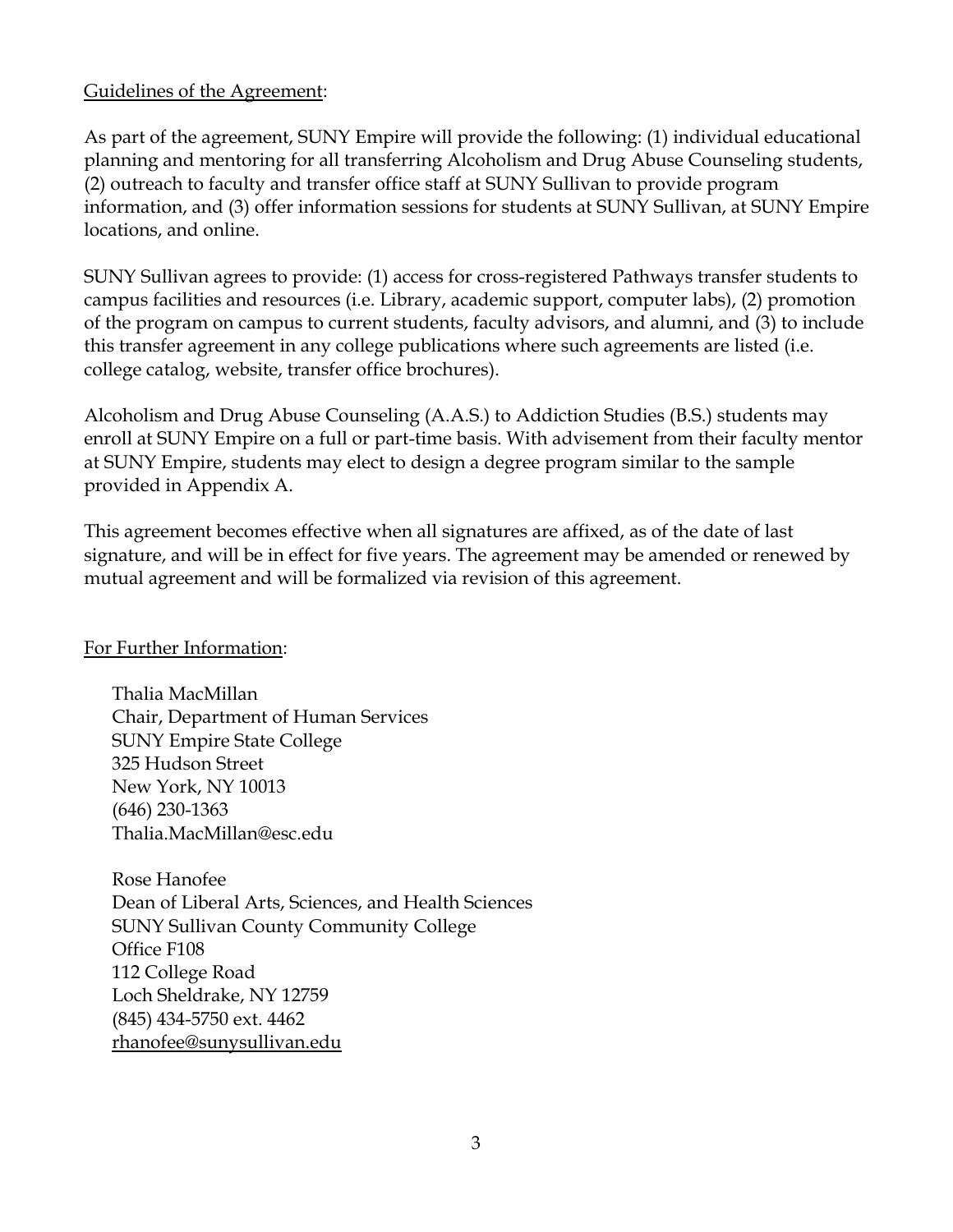Signatures to the Agreement:

#### **EMPIRE STATE COLLEGE**

Egateth R Bestin  $\overline{\phantom{a}}$   $\overline{\phantom{a}}$   $\overline{\phantom{a}}$   $\overline{\phantom{a}}$   $\overline{\phantom{a}}$   $\overline{\phantom{a}}$   $\overline{\phantom{a}}$   $\overline{\phantom{a}}$   $\overline{\phantom{a}}$   $\overline{\phantom{a}}$   $\overline{\phantom{a}}$   $\overline{\phantom{a}}$   $\overline{\phantom{a}}$   $\overline{\phantom{a}}$   $\overline{\phantom{a}}$   $\overline{\phantom{a}}$   $\overline{\phantom{a}}$   $\overline{\phantom{a}}$   $\overline{\$ 

Elizabeth R. Berlin Date Officer in Charge

 $\frac{10}{20}$ 

Meg Benke Date Date Provost and Executive Vice President for Academic Affairs

1) es al- $\overline{\phantom{a}}$  ,  $\overline{\phantom{a}}$  ,  $\overline{\phantom{a}}$  ,  $\overline{\phantom{a}}$  ,  $\overline{\phantom{a}}$  ,  $\overline{\phantom{a}}$  ,  $\overline{\phantom{a}}$  ,  $\overline{\phantom{a}}$  ,  $\overline{\phantom{a}}$  ,  $\overline{\phantom{a}}$  ,  $\overline{\phantom{a}}$  ,  $\overline{\phantom{a}}$  ,  $\overline{\phantom{a}}$  ,  $\overline{\phantom{a}}$  ,  $\overline{\phantom{a}}$  ,  $\overline{\phantom{a}}$ 

Desalyn De-Souza Date Dean, School of Human Services

11/2/2020

10/28/2020

#### **SULLIVAN COUNTY COMMUNITY COLLEGE**

 $\frac{10}{27/2020}$ 

**Ouaintance** Date President

 $\frac{10}{27/2020}$ 

Keith Pomakoy Date **Date** Vice President of Academic and Student Affairs

 $10/27/2020$ 

Rose Hanofee  $\vee$  Date Dean of Liberal Arts, Sciences, and Health Sciences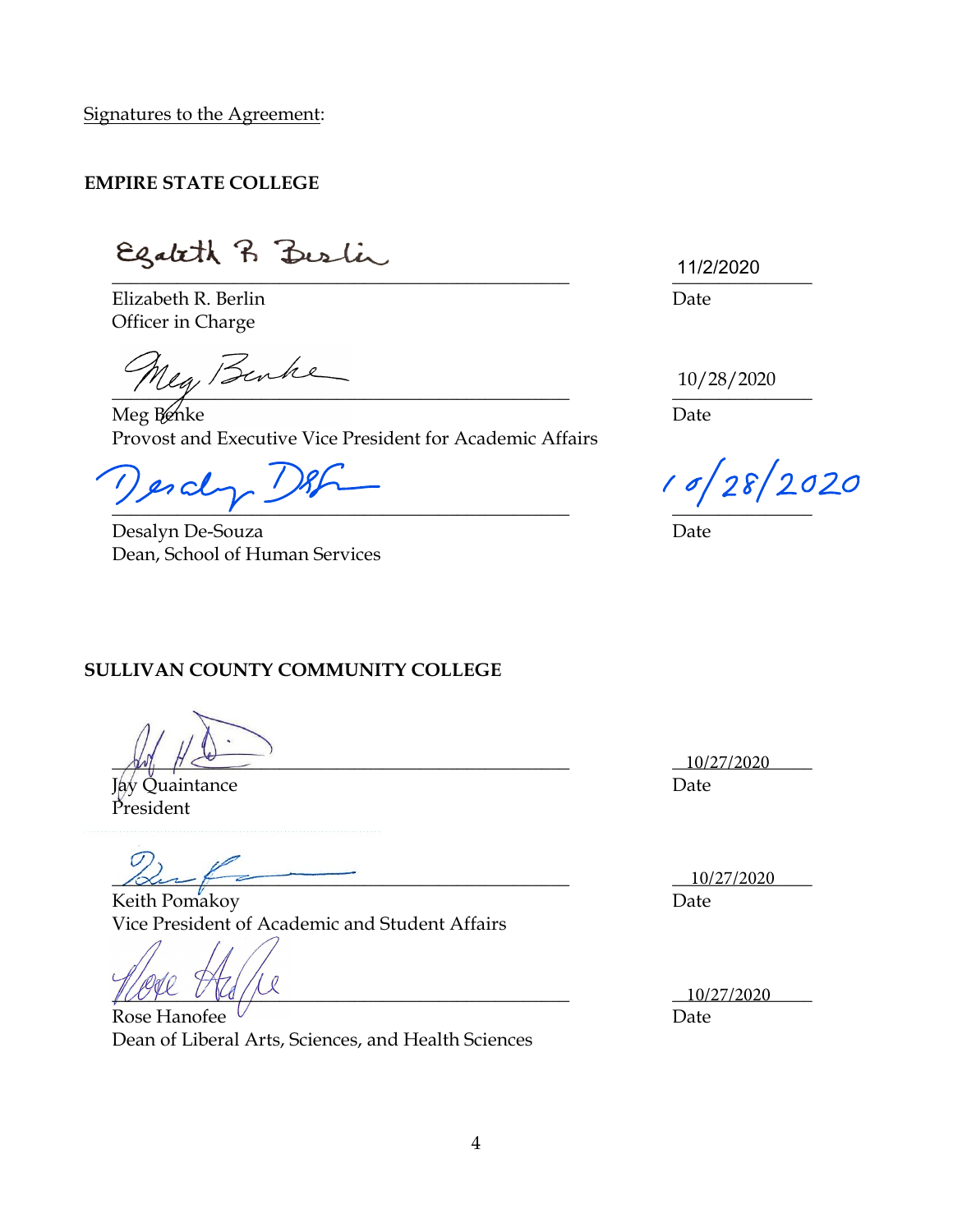## **Appendix A: Sample Degree Plan**

| Degree:        | Bachelor of Science      |
|----------------|--------------------------|
| Area of Study: | <b>Addiction Studies</b> |

## **SUNY Sullivan County Community College – Alcoholism and Drug Abuse Counseling, A.A.S.**

| MHA 1510 Introduction to Human Services | 3 | ENG 1001 English Composition I              |   |
|-----------------------------------------|---|---------------------------------------------|---|
| ADA 1520 Drug Use & Abuse               | 4 | ENG 2005 English Composition II             | 3 |
| MHA 2502 Introduction to Counseling     | 3 | PSY 1500 General Psychology                 | 3 |
| ADA 1510 Alcoholism                     | 3 | PSY 1600 Statistics for the Social Sciences | З |
| ADA 1909 ADA Field Experience I         | 5 | SOC 1600 Introduction to Sociology          | 3 |
| PSY 2506 Abnormal Psychology            | 3 | SCI 1050 Introduction to Biology with Lab   | 4 |
| MHA 1930 HS Skills Exploration          | 3 | SOC 2609 Race, Class and Gender             | 3 |
| MHA 2110 Professional Ethics in Human   | 3 | ENG 1301 Fundamentals of Speech             | 3 |
| <b>Services</b>                         |   |                                             |   |
| ADA 2565 ADA Counseling Practicum       | 3 |                                             |   |
| ADA 2600 Family Counseling and          | 3 |                                             |   |
| Chemical Dependency                     |   |                                             |   |
| PSY 2510 Developmental Psychology       | 3 |                                             |   |

| ENG 1001 English Composition I              | З |
|---------------------------------------------|---|
| ENG 2005 English Composition II             | 3 |
| PSY 1500 General Psychology                 | 3 |
| PSY 1600 Statistics for the Social Sciences | 3 |
| SOC 1600 Introduction to Sociology          | 3 |
| SCI 1050 Introduction to Biology with Lab   |   |
| SOC 2609 Race, Class and Gender             | 3 |
| ENG 1301 Fundamentals of Speech             | З |

## **Total SUNY Sullivan Credit 61**

## **SUNY Empire State College – Addiction Studies, B.S.** (all courses are available online)

| PSYC 3040 Biological Psychology                  | 4 | Educational Planning for Addiction<br><b>Studies</b> | 4 |
|--------------------------------------------------|---|------------------------------------------------------|---|
| HUSV 2020 Crisis Intervention                    | 4 | General Education elective                           | 4 |
| HUSV 3005 Advocacy in Human Services             | 4 | General Education elective                           | 4 |
| <b>HUSV 3020 Documentation in Human Services</b> | 4 |                                                      |   |
| HUSV 3030 Group Work                             | 4 |                                                      |   |
| HUSV 4020 Diversity in Human Services            | 4 |                                                      |   |
| HUSV 4030 Human Service Ethics                   | 4 |                                                      |   |
| ADDS 3005 Interventions for Addiction            | 4 |                                                      |   |
| Disorders                                        |   |                                                      |   |
| ADDS 3020 Substance Abuse Interventions          | 4 |                                                      |   |
| with Special Populations                         |   |                                                      |   |
| ADDS 4005 Adolescents and Addictions             | 4 |                                                      |   |
| ADDS 4010 Advanced Substance Abuse               | 4 |                                                      |   |
| Counseling                                       |   |                                                      |   |
| ADDS 4015 Evidence Based Substance Abuse         | 4 |                                                      |   |
| Counseling                                       |   |                                                      |   |
| Program elective (advanced level)                | 3 |                                                      |   |

| <b>Educational Planning for Addiction</b> |  |
|-------------------------------------------|--|
| Studies                                   |  |
| General Education elective                |  |
| General Education elective                |  |

| <b>Total SUNY Empire Credit</b> | 63  |
|---------------------------------|-----|
| Degree Program Total            | 124 |